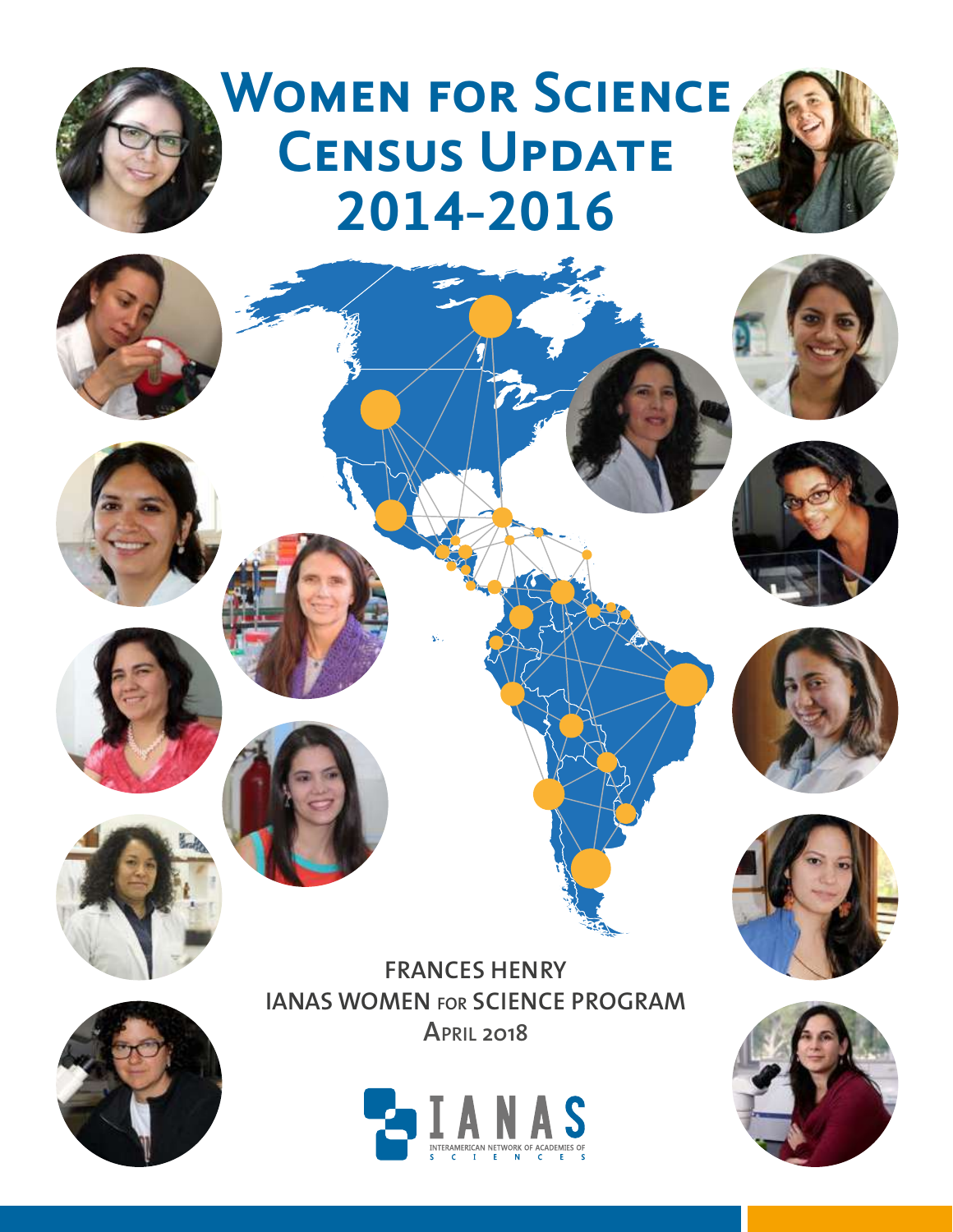#### Women for Science Census Update 2014-16:

Frances Henry, April 2018

#### **Introduction**

At our meeting in 2016 in Venezuela, the WfS decided that an update of our membership census, originally undertaken in 2013 was required. In fact, we decided that an update should be done every three years. Accordingly, a very short five question instrument was developed and discussed at length at our meeting in Irvine in 2017. The final questionnaire was sent by the IANAS office to the Academies in May 2017. Despite the very few number of questions, responses were slow in coming back even with repeated requests to the Academies to do so. Consequently, Frances Henry did not receive all the completed forms until December 2017. 

The data on which this brief report is based therefore, does not represent the numerical status of the Academies membership today as it does not include any additions/changes made during the past year of 2017.

#### **Membership Numbers**

Table 1 indicates that all Academies increased their total membership and their number of women members over the three year period studied. In some instances the increases were substantial and in others, different regulations and policies influenced the degree of growth possible. For example, the member numbers increased substantially in Canada but the proportion of women members increased only slightly. In the Caribbean, however, both total membership and women members increased at about the same level. In Cuba meanwhile, numbers stayed more or less the same but women members increased. In Ecuador, a new and small Academy, membership levels rose as did the proportion of women. Nicaragua showed an increase in the proportion of women but a slight decrease in the total number of members. Panama also showed a significant increase in the number of women but it must be remembered that their members are chosen by application rather than selection. Other Academies remained at about the same levels.

Overall, the main conclusion that can be reached is that that there is some movement towards increasing the proportion of women in the Academies but substantial disparities between men and women are still very apparent.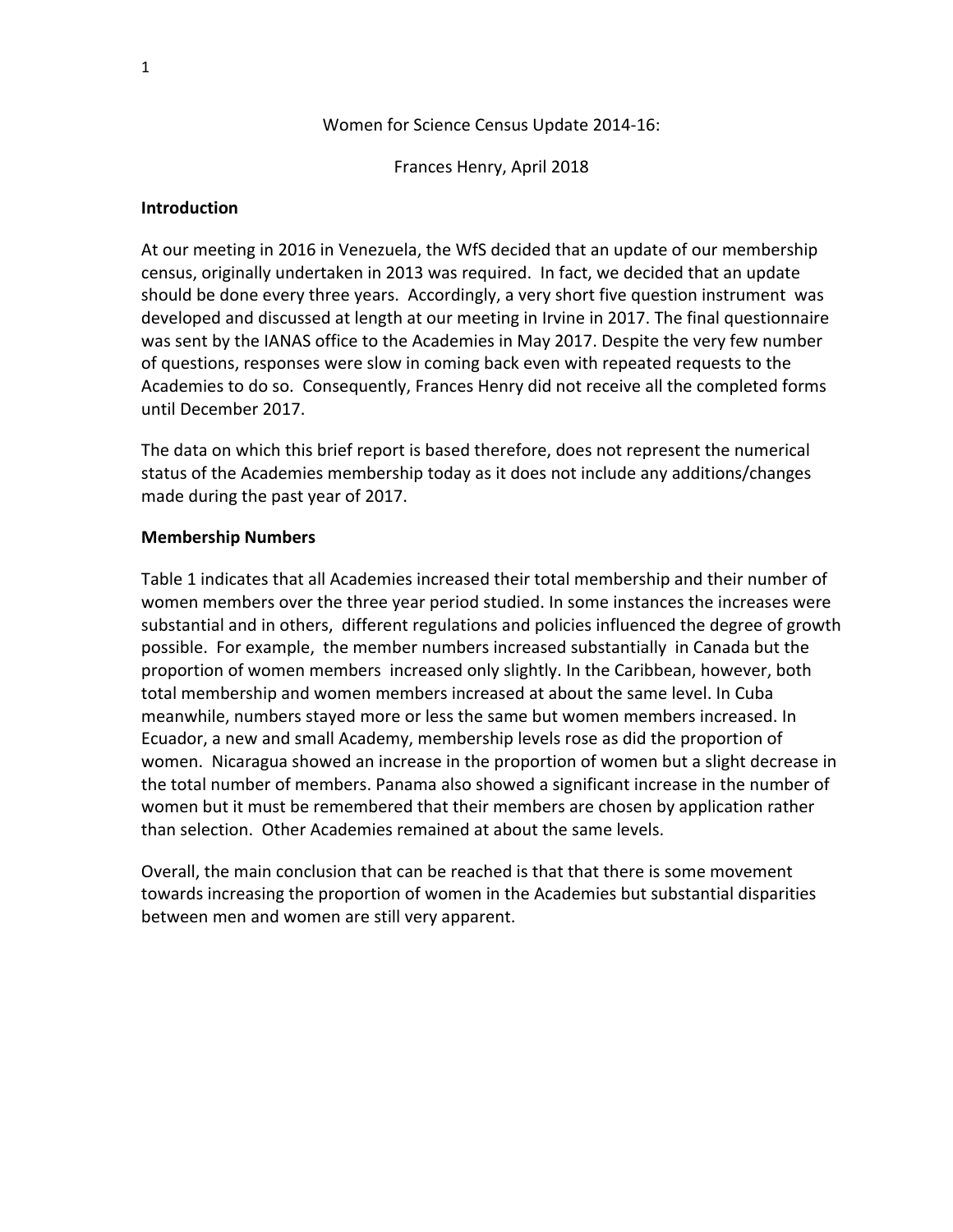|                 | <b>Total members</b> |      |      | <b>Number of women</b> |                |       |
|-----------------|----------------------|------|------|------------------------|----------------|-------|
| Name of Academy | 2014                 | 2015 | 2016 | 2014                   | 2015           | 2016  |
| Argentina       | 154                  | 157  | 157  | 10                     | 10             | 11    |
|                 |                      |      |      | 6.5%                   | 6.4%           | 7.0%  |
| <b>Bolivia</b>  | $-50$                | 49   | 48   | 5                      | 6              | 6     |
|                 |                      |      |      | 10%                    | 12.2%          | 12.5% |
| <b>Brazil</b>   | 500                  | 522  | 543  | 64                     | 68             | 73    |
|                 |                      |      |      | 12.8%                  | 13.0%          | 13.4% |
| Canada          | 2173                 | 2366 | 2472 | 400                    | 450            | 517   |
|                 |                      |      |      | 18.4%                  | 19.0%          | 20.9% |
| Caribbean       | 220                  | 234  | 254  | 35                     | 40             | 54    |
|                 |                      |      |      | 15.9%                  | 17.1%          | 21.3% |
| Chile           | 72                   | 77   | 80   | 8                      | 9              | 11    |
|                 |                      |      |      | 11.1%                  | 11.7%          | 13.8% |
| Columbia        | 184                  | 198  | 201  | 27                     | 29             | 29    |
|                 |                      |      |      | 14.7%                  | 14.6%          | 14.4% |
| Cuba            | 310                  | 313  | 308  | 66                     | 86             | 85    |
|                 |                      |      |      | 21.3%                  | 27.5%          | 27.6% |
| DR              | 175                  | 170  | 170  | 19                     | 20             | 20    |
|                 |                      |      |      | 10.9%                  | 11.8%          | 11.8% |
| Ecuador         | 6                    | 31   | 50   | $\overline{2}$         | 6              | 12    |
|                 |                      |      |      | 33.3%                  | 19.4%          | 24.0% |
| Guatemala       | 68                   | 73   | 79   | 12                     | 14             | 16    |
|                 |                      |      |      | 17.6%                  | 19.2%          | 20.3% |
| Honduras        | 22                   | 25   | 27   | 8                      | 8              | 8     |
|                 |                      |      |      | 36.4%                  | 32.0%          | 29.6% |
| Mexico          | 2570                 | 2657 | 2708 | 615                    | 642            | 663   |
|                 |                      |      |      | 23.9%                  | 24.2%          | 24.5% |
| Nicaragua       | 33                   | 39   | 37   | 6                      | 6              | 10    |
|                 |                      |      |      | 18.2%                  | 15.4%          | 27.0% |
| Panama          | 108                  | 124  | 119  | 45                     | 50             | 62    |
|                 |                      |      |      | 41.7%                  | 40.3%          | 52.1% |
| Peru            | 115                  | 115  | 119  | 23                     | 23             | 23    |
|                 |                      |      |      | 20%                    | 20.%           | 19.3% |
| Uruguay         | 22                   | 22   | 25   | $\overline{5}$         | $\overline{5}$ | 6     |
|                 |                      |      |      | 22.7%                  | 22.7%          | 24.0% |
| <b>USA</b>      | 2277                 | 2305 | 2336 | 308                    | 330            | 354   |
|                 |                      |      |      | 13.5%                  | 14.3%          | 15.2% |
| Venezuela       | 44                   | 44   | 44   | 9                      | 9              | 9     |
|                 |                      |      |      | 20.5%                  | 20.5%          | 20.5% |

# **Table 1: Number of Women by Academy: By Numbers and Proportions**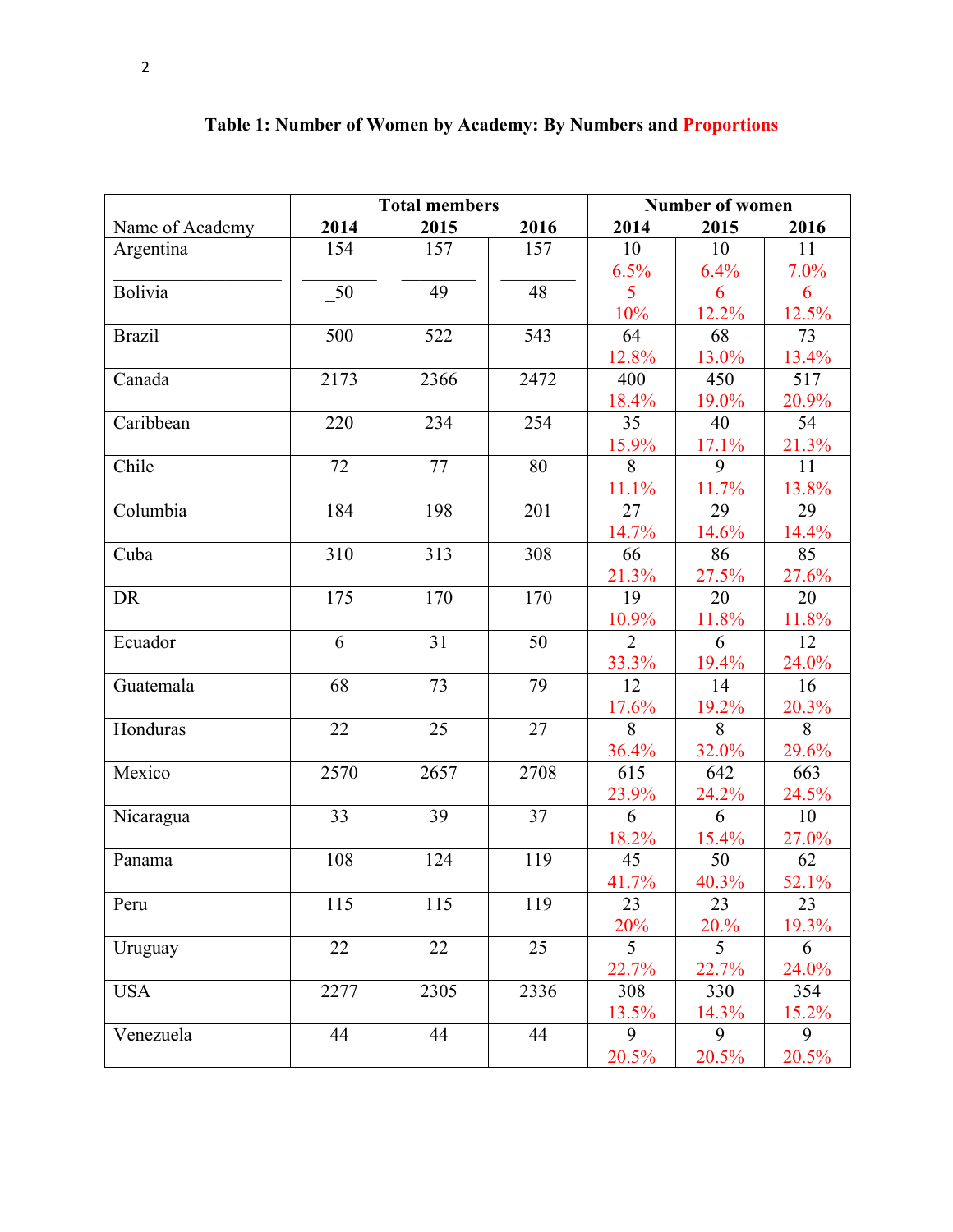

**Table 2: Gender Representation of Presidents/Executive Governing Board in All Academies In %**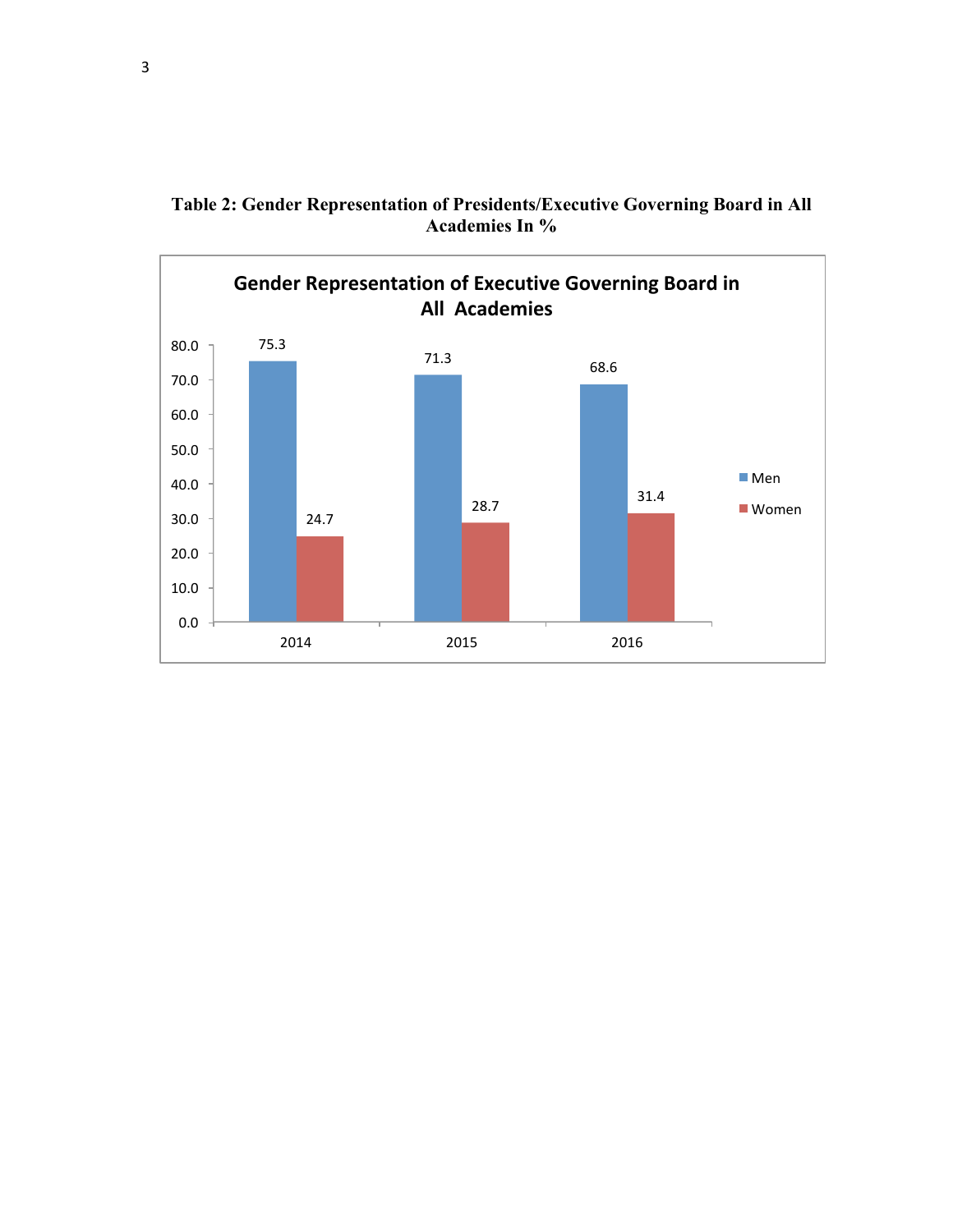|                 | Men - Women Presidents |          |          | Men - Women Executive Board |            |                    |  |
|-----------------|------------------------|----------|----------|-----------------------------|------------|--------------------|--|
| Name of Academy | 2014                   | 2015     | 2016     | 2014                        | 2015       | 2016               |  |
| Argentina       | $1 - 0$                | $1 - 0$  | $1 - 0$  | $8 - 1$                     | $8 - 2$    | $8 - 2$            |  |
| Bolivia         | $1 - 0$                | $1 - 0$  | $1 - 0$  | $5 - 6$                     | $5 - 6$    | $5 - 6$            |  |
|                 |                        |          |          |                             |            |                    |  |
| <b>Brazil</b>   | $1 - 0$                | $1 - 0$  | $1 - 0$  | $11 - 1$                    | $11 - 1$   | $10 - 2$           |  |
| Canada          | $1 - 0$                | $0 - 1$  | $0 - 1$  | $5 - 3$                     | $5 - 3$    | $4 - 4$            |  |
| Caribbean       | $1 - 0$                | $1 - 0$  | $1 - 0$  | $3 - 2$                     | $3 - 2$    | $3 - 2$            |  |
| Chile           | $1 - 0$                | $1 - 0$  | $0 - 1$  | $5 - 1$                     | $5 - 1$    | $5 - 1$            |  |
| Columbia        | $1 - 0$                | $1 - 0$  | $1 - 0$  | $4 - 2$                     | $4 - 2$    | $4 - 1$            |  |
| Costa Rica      | $1 - 0$                | $1 - 0$  | $1 - 0$  | $6 - 1$                     | $6 - 1$    | $6 - 1$            |  |
| Cuba            | $1 - 0$                | $1 - 0$  | $1 - 0$  | $6 - 4$                     | $6 - 4$    | $5 - 5$            |  |
| DR              | $1 - 0$                | $1 - 0$  | $1 - 0$  | $17 - 5$                    | $17 - 5$   | $17 - 5$           |  |
| Ecuador         | $1 - 0$                | $1 - 0$  | $1 - 0$  | $3 - 2$                     | $3 - 3$    | $6 - 0$            |  |
| Guatemala       | $1 - 0$                | $0 - 1$  | $0 - 1$  | $6 - 0$                     | $5 - 2$    | $5 - 2$            |  |
| Honduras        | $1 - 0$                | $1 - 0$  | $1 - 0$  | $3 - 1$                     | $3 - 1$    | $3 - 1$            |  |
| Mexico          | $1 - 0$                | $1 - 0$  | $1 - 0$  | $2 - 2$                     | $2 - 2$    | $2 - 2$            |  |
| Nicaragua       | $1 - 0$                | $1 - 0$  | $1 - 0$  | $5 - 2$                     | $5 - 2$    | $\overline{5}$ - 2 |  |
| Panama          | $1 - 0$                | $1 - 0$  | $1 - 0$  | $5 - 2$                     | $5 - 2$    | $5 - 2$            |  |
| Peru            | $1 - 0$                | $1 - 0$  | $1 - 0$  | $5 - 1$                     | $4 - 2$    | $4 - 2$            |  |
| Uruguay         | $1 - 0$                | $1 - 0$  | $1 - 0$  | $9 - 1$                     | $9 - 1$    | $7 - 3$            |  |
| <b>USA</b>      | $1 - 0$                | $1 - 0$  | $0 - 1$  | $8 - 8$                     | $8 - 8$    | $6 - 10$           |  |
| Venezuela       | $1 - 0$                | $1 - 0$  | $1 - 0$  | $5 - 1$                     | $3 - 3$    | $3 - 3$            |  |
| <b>TOTAL</b>    | $19 - 0$               | $17 - 2$ | $15 - 4$ | $116 - 38$                  | $112 - 45$ | $107 - 49$         |  |

**Table 4 - Gender Representation of Presidents/Executive Governing Board in All Academies In Numbers:**

Table 2 indicates a steady increase in the proportion of women executive members from nearly one quarter to almost one third during the three year period surveyed. And, correspondingly there was a small decline in the proportion of male executive members. A few anomalies, presumably influenced by local circumstances can be seen. For example, Ecuador, a small relatively new academy declined in female executives from the same number of women as men in 2015 to only men in 2016. In the US, however, the number of executive women, beginning at parity, increased by 2 in 2016.

In regard to the role of President of the academy, the first year (2014) covered by our survey, there were no women presidents. In the following years, the highest number attained was four women presidents. In two academies, Canada and Guatemala, the same women served in 2015-16. It should be noted that Mexico was expected to have a women president in 2017. Overall, there was an increase in the number of women presidents.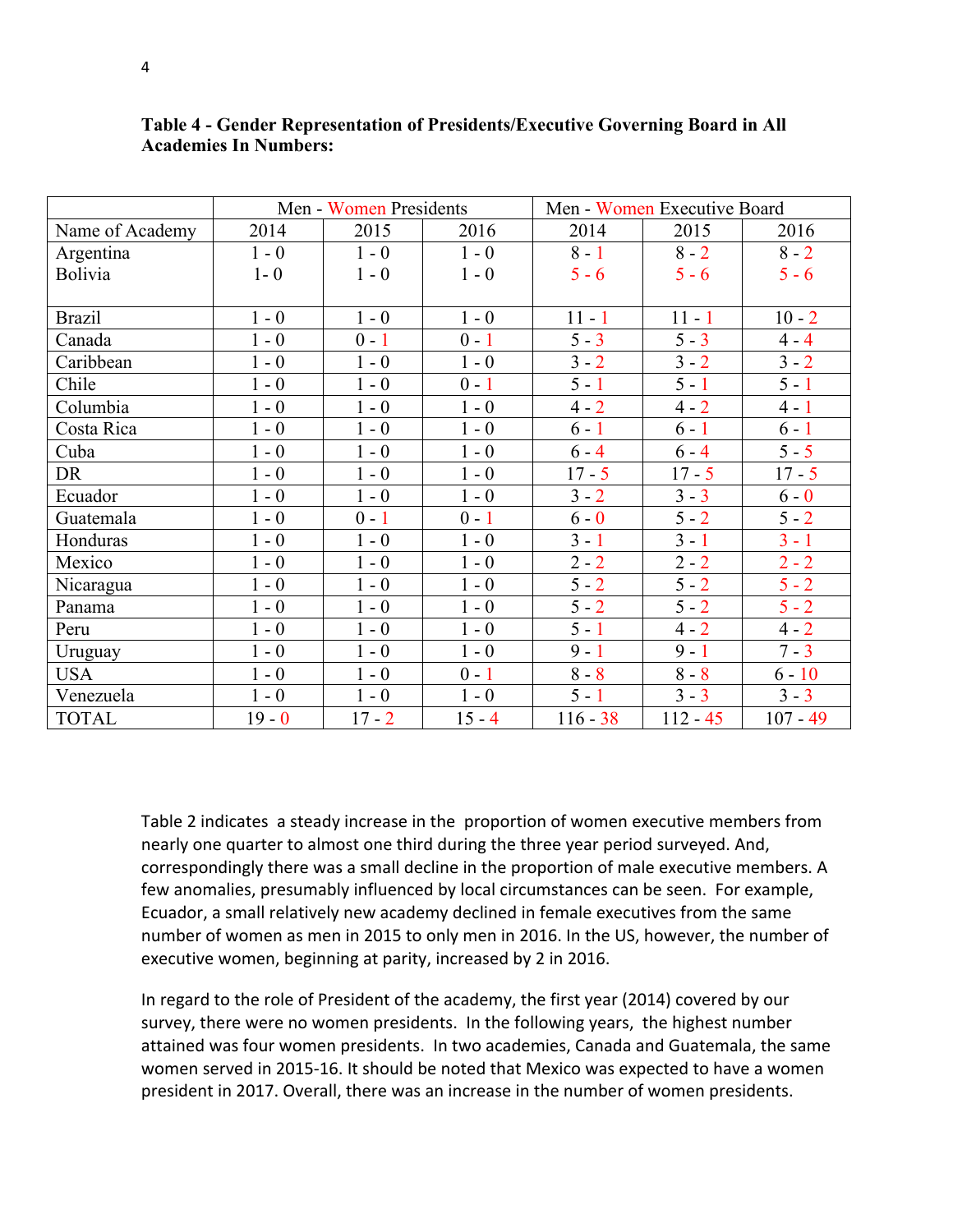## **Responses to Open Ended Question**

The open-ended question asked: "What is your Academy's Most Successful Initiative to Improve the Number of Women Members" Responses were somewhat varied but several key themes emerged from them.

1. Proactive measures are needed to find and indentify potential women members was mentioned by several, particularly the larger academies. Strategies used included for some simply meant exploring ways of finding new women but for others, more active strategies have already been undertaken or are in planning stages. For example, the development of decentralized workshops designed to provide forums of interaction between academy members and women at various stages of their career increases the awareness that women scholars can and should think about academies of science.

2. Similarly the creation of prizes, awards and grants should be established by academies and publicized widely in educational environments. They provide a means of consciousness raising and help in publicizing the work of women in science.

3. Changing or diversifying nomination procedures in academies was also mentioned in order to make the process more relevant and open to women. Putting more emphasis on women and diversity in the selection committees that create the short list of potential member was also noted. Even creating a temporary nominating group to diversity Women could be prioritized through a quota system was also proposed as was creating a gender policy.

4. Providing interactive or public spaces to publicize the opportunities for women to meet and engage. These include workshops, meetings, community group organizations. In one case creating a commission on women in science some years ago has helped with funding science projects and promoting women.

5. Increasing contact with leaders in scientific and university communities such as Presidents, Deans, lecturers to promote women in science programs and also helps in identifying and encouraging women in these to be proposed for academy membership.

One of the most constant themes that ran through many of the answers was the need to find and identify potential women, to publicize the important role of women in science and to help in providing a social and educational environment that supports women.

### **Recommendations**

1. The census update should continue to be taken every two or three years as it provides useful information on the changing nature of Academy membership and the progress of women members.

2. WfS focal points must make a more concerted effort to persuade their Presidents or persons in charge to complete the survey quickly as its questions are time oriented. This